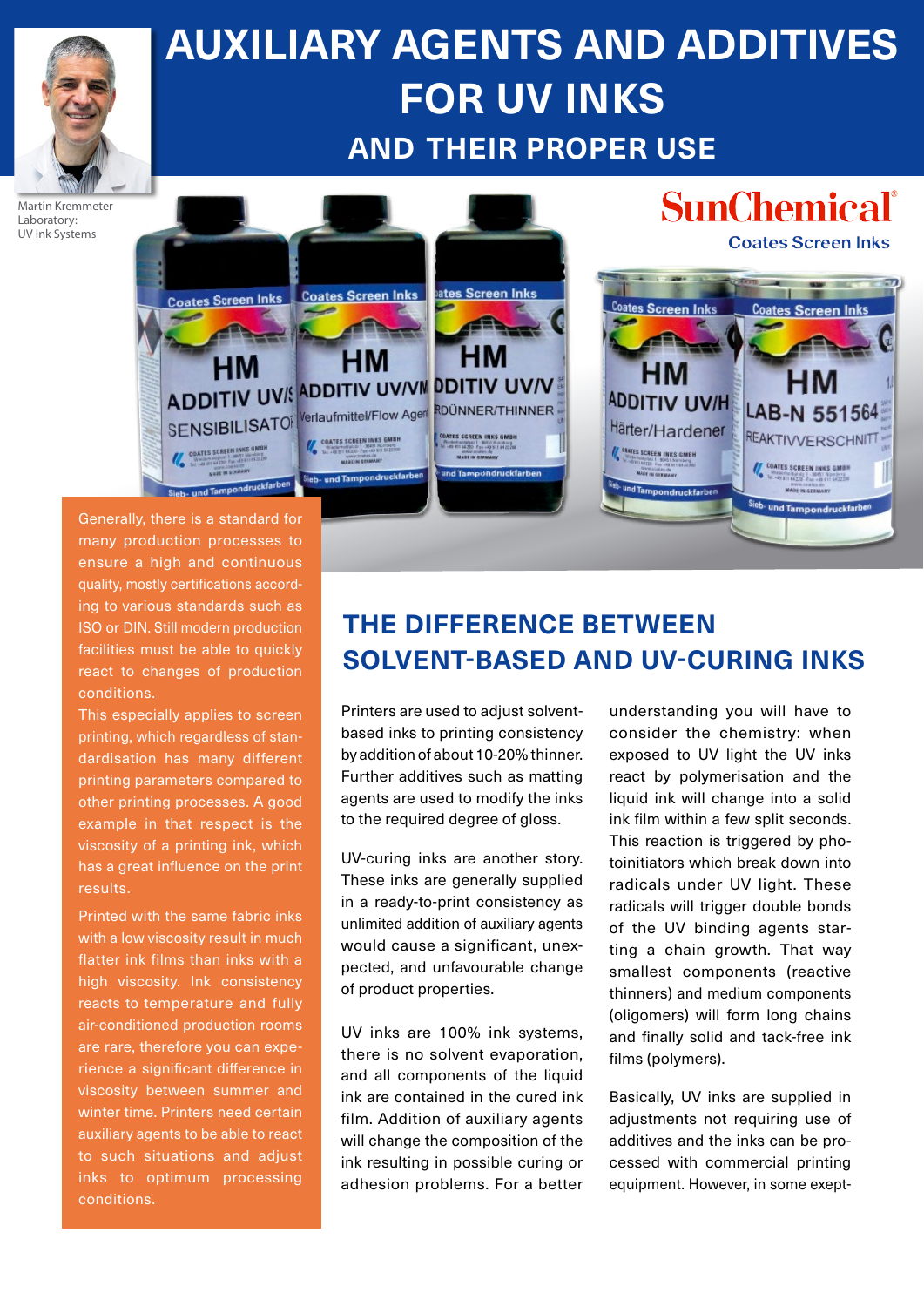tional cases a slight modification of the ink may be necessary to react to changed conditions, such as coarser fabrics or higher production speeds.

For such cases we offer some special additives and auxiliary agents.

However, it is essential to exactly follow manufacturer instructions and not exceed the recommended addition to avoid unfavourable changes of the ink properties. For detailed information about addition amounts please refer to the individual product data sheets of our UV ink ranges.

The most essential additives for UV inks of Coates Screen Inks GmbH and their effects are listed below.

### ADJUSTMENT OF VISCOSITY

The pre-set viscosity may be adjusted to a limited extent by adding UV thinner or thickening agent.

#### UV THINNER

#### (Reactive thinner oder uv-monomers)

UV thinners or reactive thinners are binding agent components of low viscosity. These are already used in the production of UV inks. Further addition of large amounts of reactive thinners to UV inks will cause quite a few problems as that would change the relation of the different UV binding agents resulting in adverse effects on adhesion and flexibility. Also, this additional use of high amounts of reactive thinners will decrease the share of photoinitiator in the formulation triggering possible curing problems. Therefore, never exceed the 3-10% recommended extra addition.

#### THICKENING AGENT

Adding this extremely light and white powder – also called thickening powder or flakes - will increase viscosity and thixotropy of UV inks. To avoid flow problems of the inks, stir well with a quick running mixer or dissolver.

#### REACTIVITY INCREASE

Extra addition of photoinitiator solution or sensitizer will slightly increase polymerisation of UV inks.

This additional use of photoinitiator will increase the number of radicals formed under UV light. There will be a better use of the incident light.

Nevertheless, the sufficient curing of UV inks strongly depends on UV radiation, thickness of applied ink layer and colour shade. Thus, a photoinitiator addition alone will not always solve a curing problem. In special cases reactivity can be improved by adding a reactive resin to speed up the polymerization process.

#### **PRINTING PROBLEMS**



Wetting problems **Orange peel Communication Pinholes Pinholes Pinholes** 



#### WETTING AND FLOW PROBLEMS

UV inks generally are produced to exhibit sufficient flow and wetting properties. Generally, it is not necessary to add further wetting or flow agents.

Should flow or wetting problems occur very small amounts of wetting and flow agents can be added .